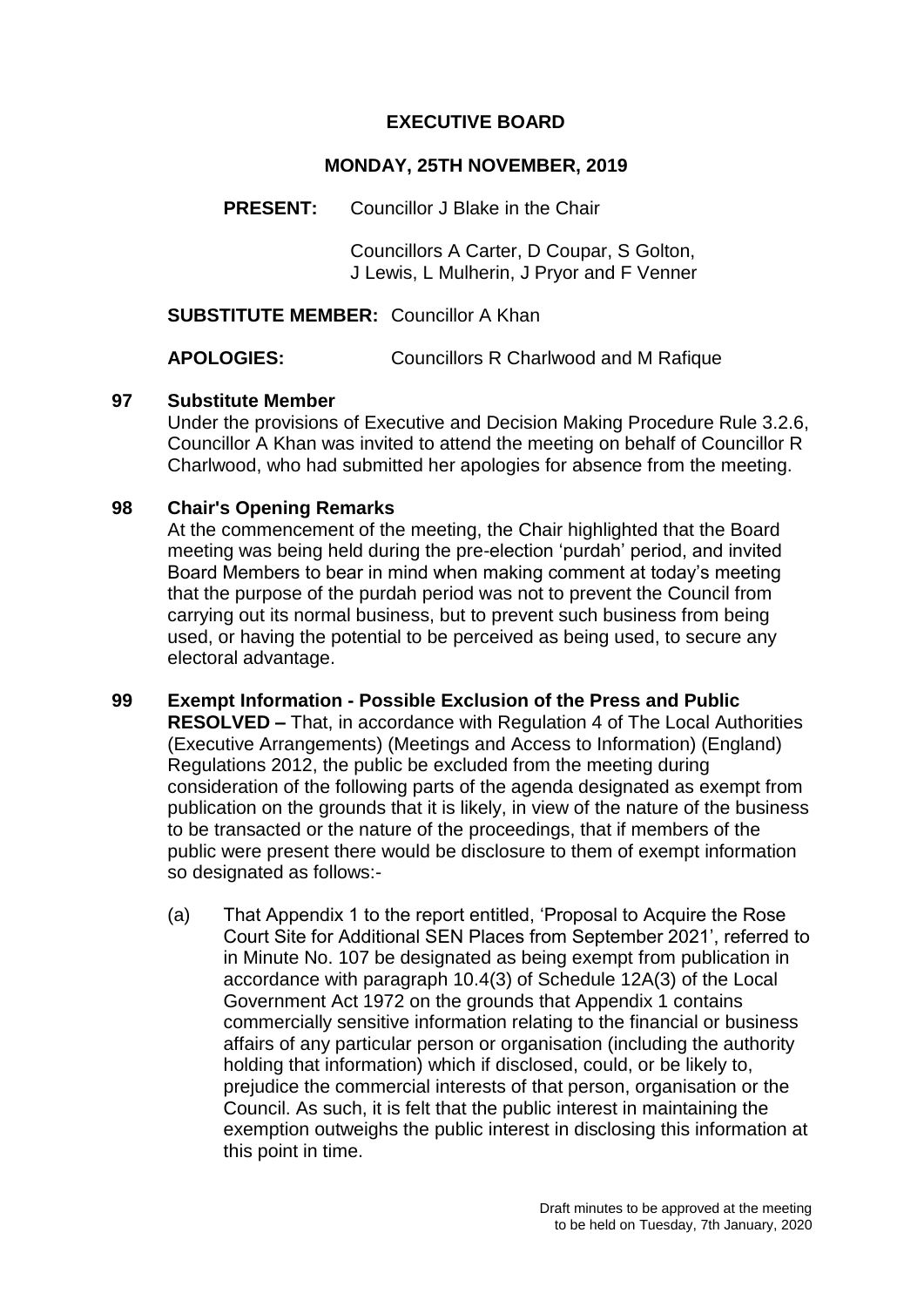#### **100 Late Items**

There were no late items of business submitted to the meeting.

#### **101 Declaration of Disclosable Pecuniary Interests**

There were no Disclosable Pecuniary Interests declared at the meeting.

#### **102 Minutes**

**RESOLVED –** That the minutes of the previous meeting held on 16<sup>th</sup> October 2019 be approved as a correct record.

#### **INCLUSIVE GROWTH AND CULTURE**

#### **103 Update on Leeds City Council's Preparations for the UK's Exit from the European Union**

Further to Minute No. 89, 16<sup>th</sup> October 2019, the Chief Executive submitted a report which provided a further update on the preparations being made by Leeds City Council regarding the UK's exit from the European Union.

Responding to a previous request, the inclusion within the submitted report of a section regarding the agricultural sector was acknowledged, whilst a comment regarding the appropriateness, or otherwise of submitting a report on the UK's exit from the European Union for Member's consideration during the purdah period was noted.

## **RESOLVED –**

- (a) That the continued work being undertaken to prepare the Council and the city for the UK's exit from the European Union, together with the ongoing concerns which exist regarding the lack of clarity about the nature of the exit from the EU, be noted;
- (b) That the contents of the strategic response plan, as attached at Appendix A to the submitted report, together with the updates provided in the submitted cover report, be noted, with it being recognised that assumptions and planning will continue to develop as new information becomes available.

## **HEALTH, WELLBEING AND ADULTS**

**104 Enhancing Access to Community Public Access Defibrillators in Leeds** The Director of Adults and Health submitted a report which outlined the benefits associated with Community Public Access Defibrillators (CPADs) and provided details of the current provision of them across the city. The report also sought a number of approvals including the proposed approach towards the allocation of CPADs, the raising of community awareness and the training of communities on Basic Life Support and the use of the CPADs.

The Chair welcomed Councillor Khan to the meeting. Councillor Khan had been invited to attend the Board on behalf of Councillor R Charlwood, who had submitted her apologies for absence from the meeting. Councillor Khan introduced the submitted report to the Board.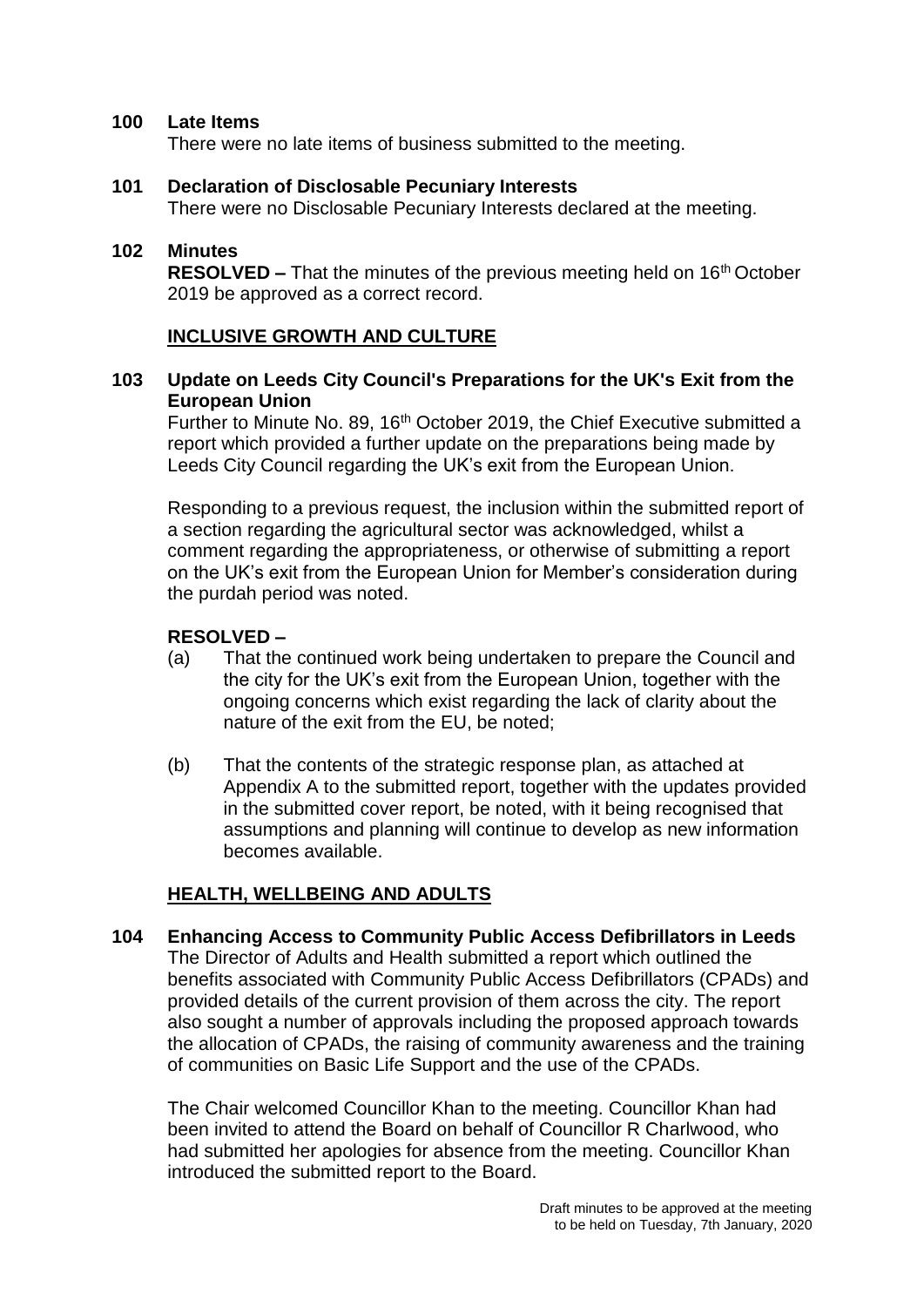Responding to a Member's enquiry regarding the recommended distances between defibrillator locations, the Board was advised that the relevant guidance had been taken into account when considering the location of CPADs within Wards, and that the identification of Wards had been based upon ensuring that each Ward had a minimum of 4, with additional allocation to those Wards judged to have a higher need based upon the criteria used. It was also noted that the location of CPADs within Wards would be determined in collaboration with the Yorkshire Ambulance Service and Ward Members.

The Board also acknowledged the importance of the work which continued to take place across the city via a range of organisations and sectors to enhance the provision of defibrillators in their local area, which complemented the CPAD programme. A Member highlighted their hope that in addition to the CPAD initiative, liaison would take place with organisations who were putting defibrillators in place in the future so that the public accessibility of those units was maximised.

The importance of the awareness raising and training proposed as part of the CPAD programme was also emphasised.

## **RESOLVED –**

- (a) That the contents of the submitted report, be noted;
- (b) That the proposed allocation of 54 Community Public Access Defibrillators to ensure that every Ward has a minimum of 4, with additional allocation to Wards with highest cardiac arrest and low bystander cardiopulmonary resuscitation rates and highest early deaths from circulatory disease, be agreed;
- (c) That the approach to allocate a short term project support worker, working with the Communities and Environment directorate to support: the allocation of the Community Public Access Defibrillators, community awareness raising and training through the Yorkshire Ambulance Service, be agreed;
- (d) That it be noted that the Communities and Environment directorate will lead the implementation of the programme, working closely with Ward Members and with advice and guidance from the Adults and Health directorate.

# **CHILDREN AND FAMILIES**

## **105 Thriving: The Child Poverty Strategy for Leeds**

The Director of Children and Families submitted a report presenting for the purposes of approval the Child Poverty Strategy for Leeds, entitled, 'Thriving'. In addition, the report provided an overview of the range of ongoing work being undertaken across the city aimed at mitigating the impact of poverty for children and young people.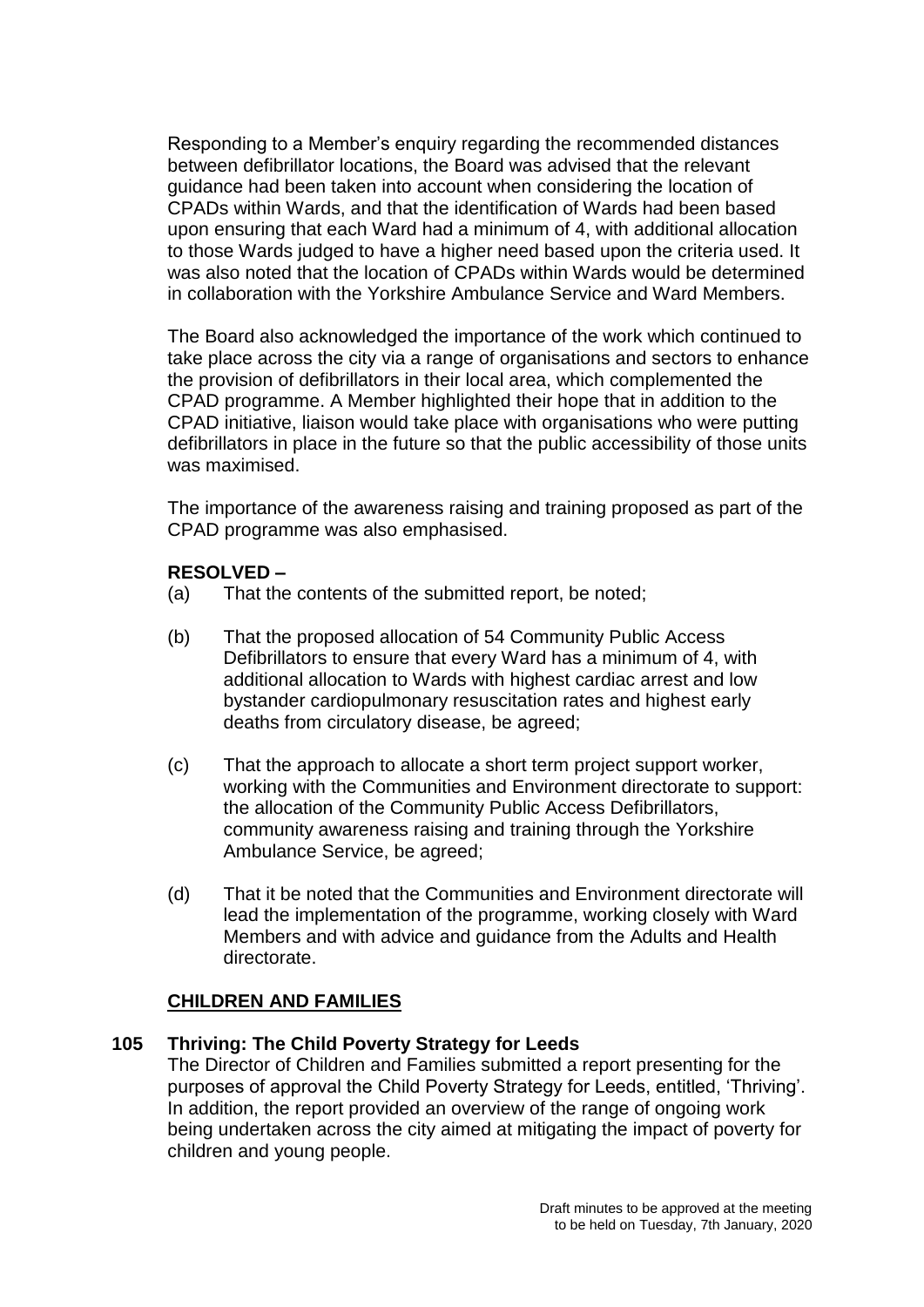By way of introduction to the report, Members received a detailed introduction to the range of initiatives being undertaken in this area, with a proposal that further reports would be submitted in due course providing an update on the progress being made.

Members commended the work of the 'A Different Take' Leeds Panel comprising young people, young adults and parents, specifically with respect to the production of their 'More Snakes than Ladders' report.

In response to an enquiry, it was proposed and agreed that update reports would be submitted to the Board on a quarterly basis providing quantifiable information on the progress being made by the work streams undertaken as part of the strategy, with it being noted that some of the data, by its very nature, would only be available on a periodic basis.

Responding to a comment regarding the timeframes associated with the implementation of some initiatives, emphasis was placed upon the importance of ensuring that such schemes were sustainable and fully met the needs of the community. Providing further response, it was acknowledged that although academic data was sought in some instances when establishing initiatives to ensure an evidence based approach, it was highlighted that the delivery of such initiatives was also informed by those living in poverty.

A Member's comment regarding the need for local Ward Councillors to be kept informed of the related activities taking place in their respective areas was acknowledged, with an undertaking that greater communication with Ward Members would take place in future.

Emphasis was also placed upon the need for the correct balance to be found between a quantitative and qualitative approach, with the ability to be able to provide overarching citywide data on the progress being made, whilst at the same time still maintaining the ability for initiatives to be delivered in a child focussed and localised way.

The importance of striking the correct balance was further highlighted, as it was seen as key to successfully delivering schemes, when tackling hunger for example, by providing food to those young people who needed it without any of the associated stigma, whilst at the same time also looking to provide them with an opportunity to have fun and improve their wider wellbeing.

- (a) That the Child Poverty Strategy for Leeds (2019-2022) entitled, 'Thriving', as appended to the covering report, be approved;
- (b) That the strategic framework which is in place to tackle child poverty, together with the work being undertaken by the Council and its partners in the key areas of activity, be noted;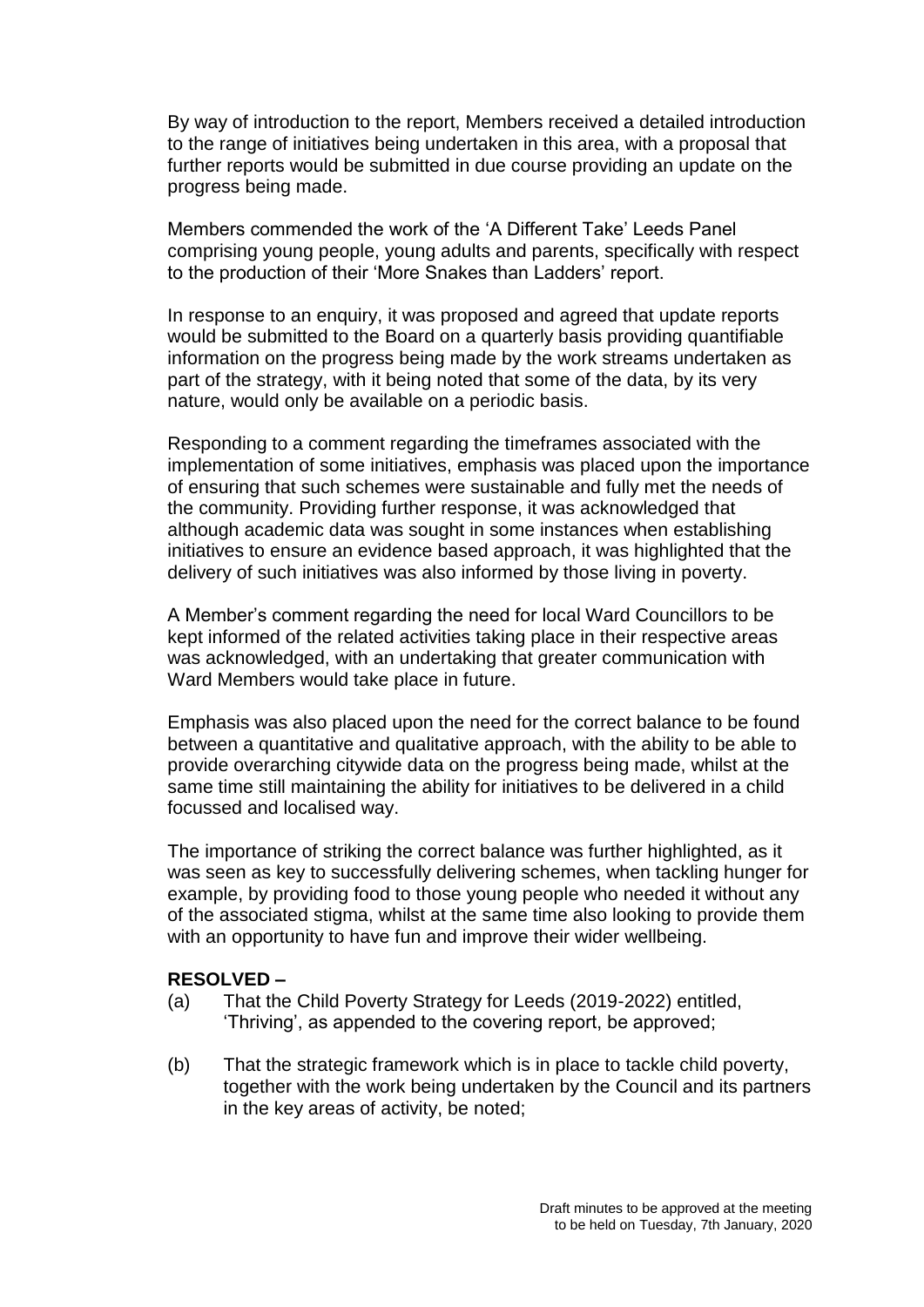(c) That it be noted that the officer responsible for the implementation of the strategy is the Chief Officer, Partnerships and Health by December 2022.

# **106 Children and Families - Strengthening Families, Protecting Children Programme**

The Director of Resources and Housing submitted a report regarding proposals which would enable the Council to take a lead role in national improvement programmes and at the same time ensure that there was sufficient leadership capacity to maintain the Council's own position whilst supporting other Authorities.

Members welcomed the submitted report and the recognition that Leeds had received in this area. The Board also welcomed the framework in the submitted report which looked to meet the challenge of ensuring that the Council continued to successfully support the children and young people of Leeds in addition to those in other designated Authorities.

# **RESOLVED –**

- (a) That the proposals, as set out within the submitted report, be approved, specifically with the following being agreed:-
	- (1) To formally accept the Department for Education's 'Strengthening Families, Protecting Children' funding offer;
	- (2) The establishment of a 'Strengthening Families, Protecting Children' team including a Programme Director post, which will operate at Director level;
	- (3) The flexible deployment of the current Director of Children and Families to the post of Programme Director;
	- (4) The appointment of a temporary Director of Children and Families, subject to the decisions of the Employment Committee;
	- (5) To review these arrangements in 12 months' time.
- (b) That as a result of the resolutions (above), it be noted that the Chief Officer HR will, during December 2019 make the necessary arrangements to implement resolutions  $(a)(2) - (a)(4)$ , with it also being noted that the Chief Officer HR will undertake a review of these arrangements in December 2020.

# **LEARNING, SKILLS AND EMPLOYMENT**

# **107 Proposal to acquire the Rose Court site for additional Special Educational Needs (SEN) places from September 2021**

The Director of Children and Families and the Director of City Development submitted a joint report which set out details of a proposal brought forward to meet the local authority's duty to ensure a sufficiency of learning places including provision for children and young people with Special Educational Needs and Disabilities (SEND). Specifically, the report detailed the proposal to purchase Rose Court (the former Girls Grammar School site) to deliver a new special free school from September 2021.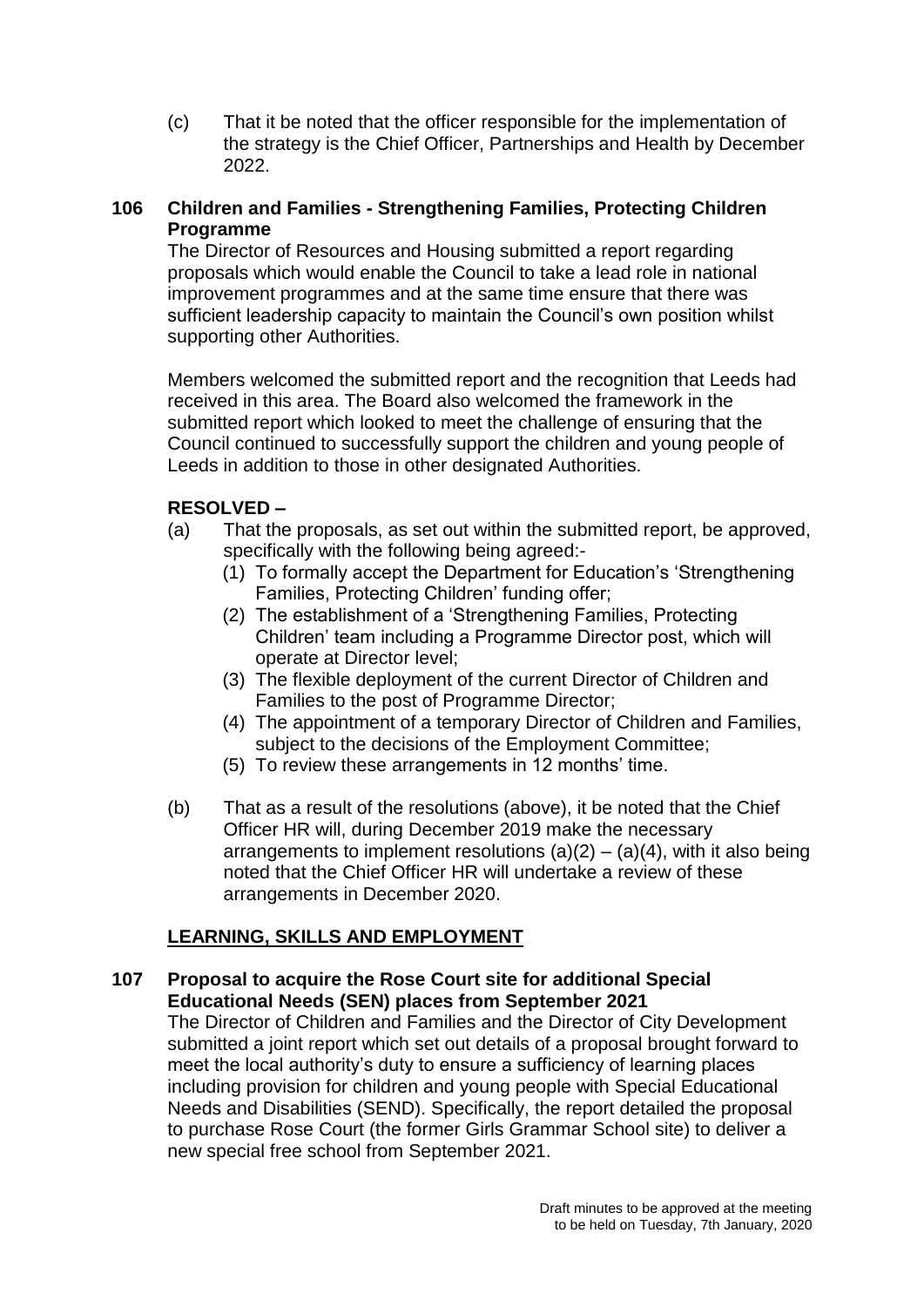A Member enquired whether this proposal for the Rose Court site together with other actions being taken regarding SEND provision would mean that the proposal for the Elmete Wood site (Minute No. 108 refers) would not be required. In response, the rising demand for Education Health and Care Plans and SEND provision was highlighted, and it was confirmed that the capacity which would be provided by both proposals was deemed to be necessary, and that it would enable the Authority to keep pace with demand and would look to provide parents and young people with an element of choice.

Following the consideration of Appendix 1 to the submitted report, designated as being exempt from publication under the provisions of Access to Information Procedure Rule 10.4(3), which was considered in private at the conclusion of the meeting, it was

## **RESOLVED –**

- (a) That the proposal for the Council to enter into draft Heads of Terms for the purchase of Rose Court from The Grammar School at Leeds, as set out in exempt Appendix 1 to the submitted report, be approved;
- (b) That the necessary authority be delegated to the Director of City Development, to enable the Director, with the concurrence of the Executive Member for Resources and the Executive Member Learning, Skills and Employment to agree the final terms of the purchase;
- (c) That it be noted that a public consultation exercise on the proposal to open a new special free school on the Rose Court site through the free school presumption route, will be required, which will be delivered by the Sufficiency and Participation Team, with it also being noted that a report will be submitted to a future Executive Board detailing the outcome of that consultation process.
- **108 Proposal to establish a new special free school on the Elmete Wood Site** The Director of Children and Families submitted a report regarding a proposal brought forward to meet the Local Authority's duty to ensure a sufficiency of learning places including provision for children and young people with Special Educational Needs and Disabilities (SEND). Specifically, the report presented the outcome of a consultation exercise regarding a proposal to establish a new 200 place special free school on the Elmete Wood site following Leeds City Council successfully securing funding through Wave 2 of the Special Educational Needs / Alternative Provision free schools funding provision.

It was confirmed that correspondence had been received by Board Members from a member of the public in advance of the meeting with regard to this proposal, with it being undertaken that an appropriate response would be provided to that individual.

A Member enquired whether the proposal for the Rose Court site (Minute No. 107 refers) together with other actions being taken regarding SEND provision would mean that this proposal for the Elmete Wood site would not be required. In response, the rising demand for Education Health and Care Plans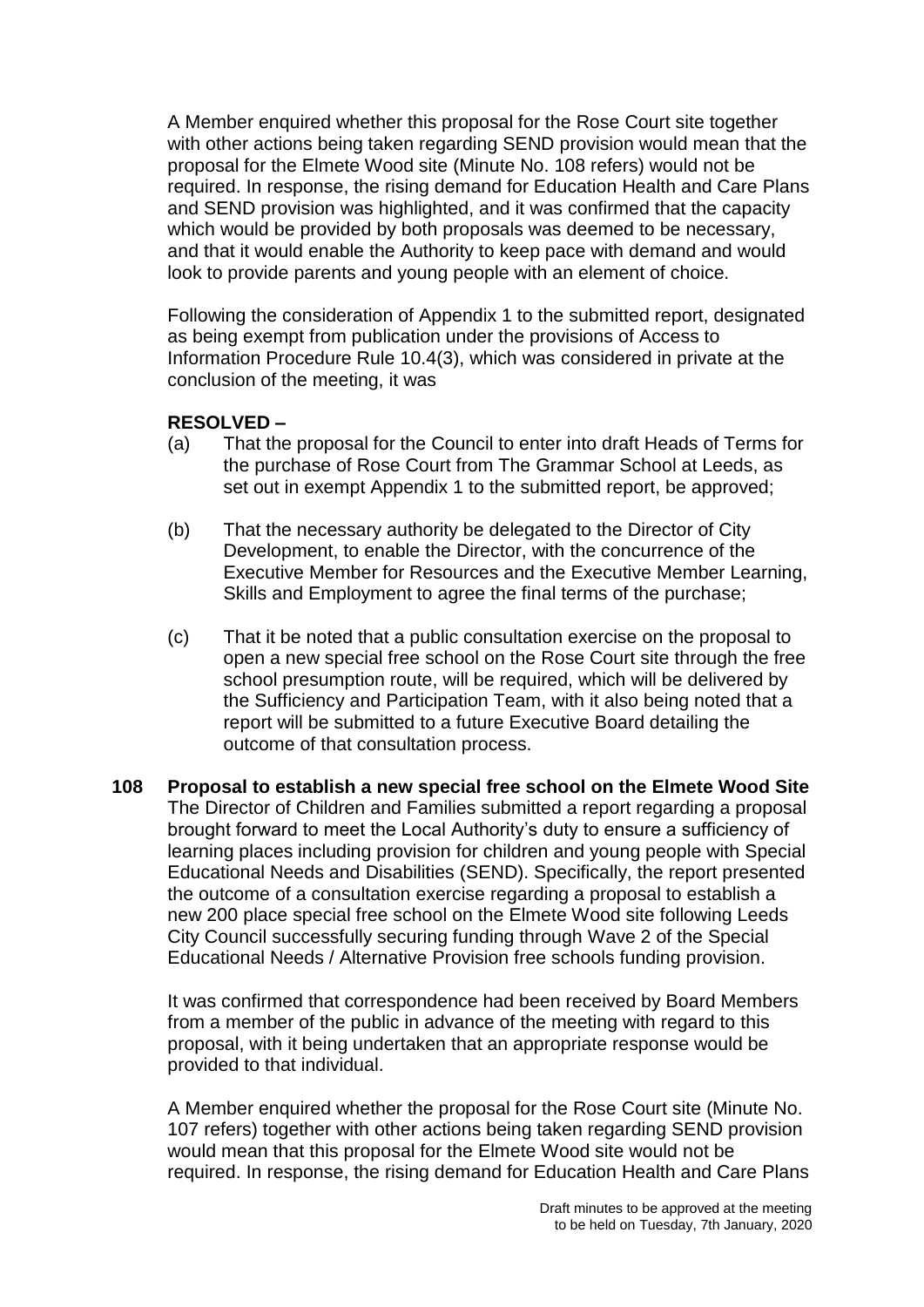and SEND provision was highlighted, and it was confirmed that the capacity which would be provided by both proposals was deemed to be necessary, and that it would enable the Authority to keep pace with demand and would look to provide parents and young people with an element of choice.

Responding to a Member's enquiry, it was confirmed that although the proposed scheme would be delivered and funded by the Department for Education, the Council would be responsible for providing funding to deliver the access solution designed to address highways planning conditions relating to the scheme.

## **RESOLVED –**

- (a) That the outcome of the consultation exercise on the proposal to establish a new 200 place special free school on the Elmete Wood site, as detailed within the submitted report, be noted;
- (b) That it be noted that the Department for Education is delivering and funding the capital costs of the scheme under the provisions of Wave 2 – Special Educational Needs/Alternative Provision (SEN/AP) free schools funding;
- (c) That under the specific conditions of the funding bid, approval be given to the transfer of the Elmete Wood site under a 125 year peppercorn lease without premium to the successful sponsor identified through the free school presumption process;
- (d) That it be noted that within the related funding conditions Leeds City Council must meet any associated highways costs required under planning, in addition the Local Authority must meet any ground abnormal costs where remediation is required under planning, with it also being noted that once these costs are determined, 'authority to spend' will be sought through a design and cost report;
- (e) That it be noted that the successful sponsor will be determined by the Secretary of State following an assessment and interview process, with the announcement on the successful sponsor expected to be made in February 2020;
- (f) That it be noted that the responsible officer for the implementation of such matters is the Head of Learning Systems.

## **RESOURCES**

## **109 Capital Programme 2019/20 - 2022/23: Quarter 2 Update**

The Chief Officer (Financial Services) submitted a report providing an update on the Capital Programme position as at Quarter 2 of the financial year. In addition, the report also sought some specific approvals in relation to funding injections.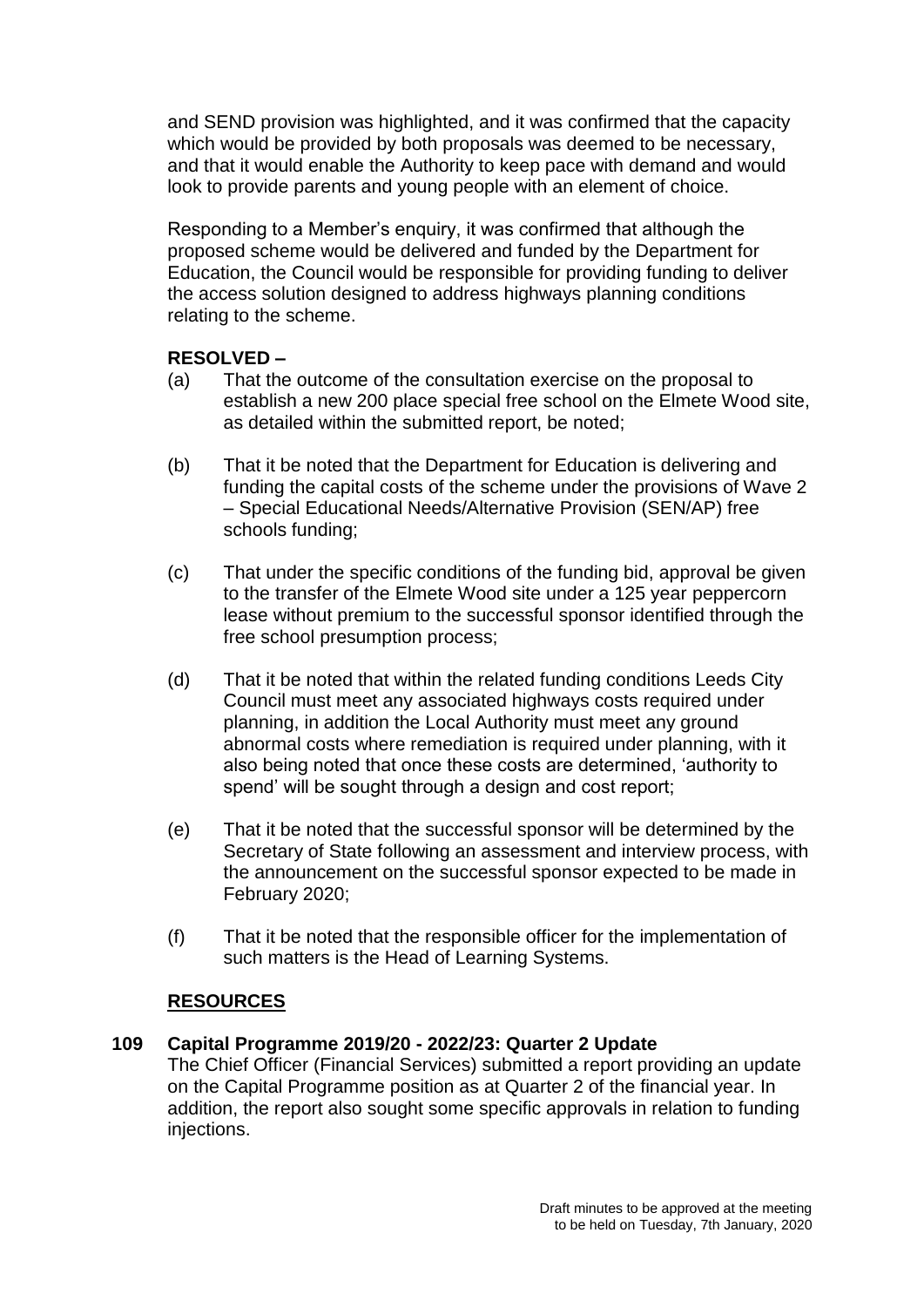- (a) That the latest position on the General Fund and Housing Revenue Account (HRA) Capital Programmes, as at quarter 2 of the financial year and as detailed within the submitted report, be noted;
- (b) That the net increase in the General Fund and HRA Capital Programme 2019-2023 of £115.2m since the Capital Programme setting in February 2019, be noted, with it also being noted that these injections and movements are listed in Appendix D to the submitted report and that £21.3m of schemes require injection approval as part of this report;
- (c) That it be noted that the borrowing required to fund the Capital Programme in 2019-20 has reduced by £52.6m since the Capital Programme setting in February 2019, with it also being noted that the Capital Programme remains affordable within the approved debt budget for 2019-20, and that further work is underway through regular Capital Programme reviews to ensure that future debt costs are maintained within the overall medium term financial strategy;
- (d) That the following £21.3m worth of injections into the Capital Programme, as set out below and as detailed within Appendix D to the submitted report, be approved:-
	- £7.347m East Leeds Orbital Road additional grant from WYCA
	- £2.814m Devolved Formula Capital (DFC) additional grant from govt
	- £2.376m NE Leeds Junction Improvements, grant from WY+TF
	- £2.062m HRA net revenue contributions
	- £1.967m Learning Places Programme, S106 funding
	- £1.885m Leeds city Centre Network Ph1, grant from WYCA
	- £1.506m SEND Special Provision Fund Top Up Grant
	- £0.392m Outer Ring Road Pudsey to Horsforth grant from WYCA
	- £0.22m Community Hepatology Programme, Public Health Grant
	- £0.158m Flood Risk Hawthorn Terrace, Highways Agency Grant
	- £0.111m TV & Film Studio, stamp duty obligation
	- £0.463m Other smaller scheme, grants and contributions
- (e) That it be noted that the decision to inject funding, as detailed at resolution (d) above, will be implemented by the Chief Officer, Financial Services;
- (f) That the review of Capital Programme pressures from 2020/21 onwards together with the prioritisation of proposals for consultation and inclusion in the February 2020 Capital Programme update to Executive Board, as shown in Appendix F to the submitted report, be noted.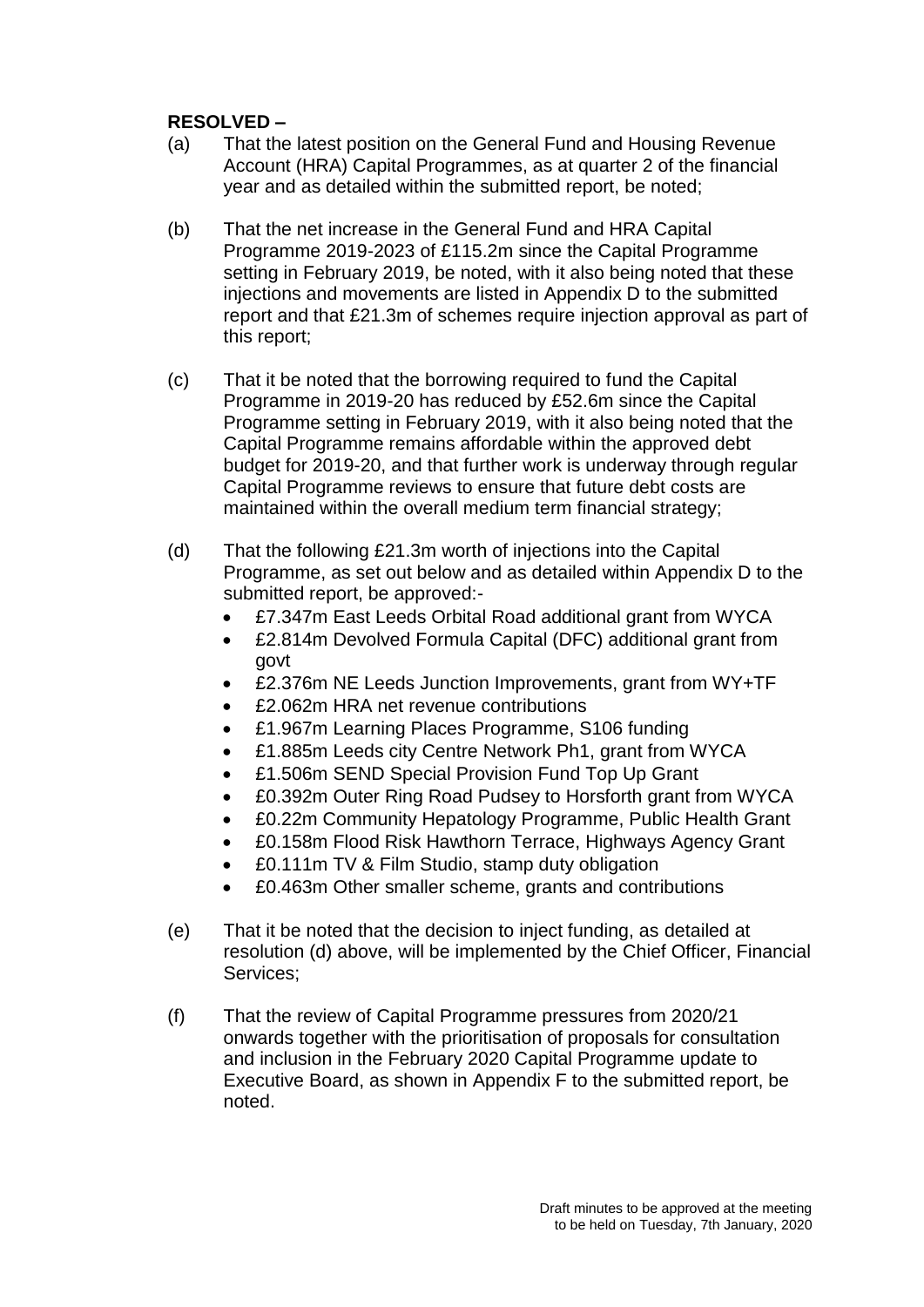## **110 Treasury Management Strategy Update 2019/20**

The Chief Officer, Financial Services submitted a report providing a review of, and update on the Council's 2019/20 Treasury Management Strategy.

**RESOLVED –** That the update on the Treasury Management borrowing and investment strategy for 2019/20, as detailed within the submitted report, be noted.

## **111 Financial Health Monitoring 2019/20 - Month 6**

The Chief Officer, Financial Services submitted a report which set out the Council's projected financial health position for the 2019/20, as at Month 6 of the financial year.

Responding to a Member's enquiry regarding the compensation to be paid by Veolia to the Council for not meeting contracted recycling targets, it was noted that this projected sum had been incorporated into the Council's budget assumptions. Also, it was highlighted that discussions were ongoing with Veolia regarding the level of compensation to be received and with DEFRA (Department for Environment, Food and Rural Affairs) regarding how such compensation could be invested to assist with the future achievement of recycling and waste management targets, with it being undertaken that when an agreement had been reached with DEFRA, the matter would be reported to Members of Executive Board.

Regarding the Children and Families directorate, a Member highlighted the current position in terms of External Residential (ER) placements and enquired whether it would assist the position if the Council further invested in its own accommodation provision. In response, it was highlighted that investment had taken place in children's homes in Leeds through an extensive refurbishment programme which had meant the temporary closure of some homes whilst works took place. It was noted however that newly refurbished homes were beginning to come back on stream and it was hoped that this would further reduce the need for ER placements. As such, it was believed that extra capacity in this area was not currently needed, a position that would continue to be reviewed as appropriate.

Also, responding to an enquiry regarding the loss of fee income from Children's Centres, it was highlighted that there was a plan in place to address this, which included a rebranding and marketing exercise for the centres, a review of the infrastructure with the aim of making the buildings more appealing as venues and work which was being undertaken to ensure that the correct balance of staffing was achieved at each centre.

- (a) That the projected financial position of the Authority as at Month 6 (September 2019) of the financial year, be noted;
- (b) That with regard to the risk that the budgeted level of capital receipts may not be receivable in 2019/20, the progress made to date on such matters, together with the fact that work is ongoing to identify budget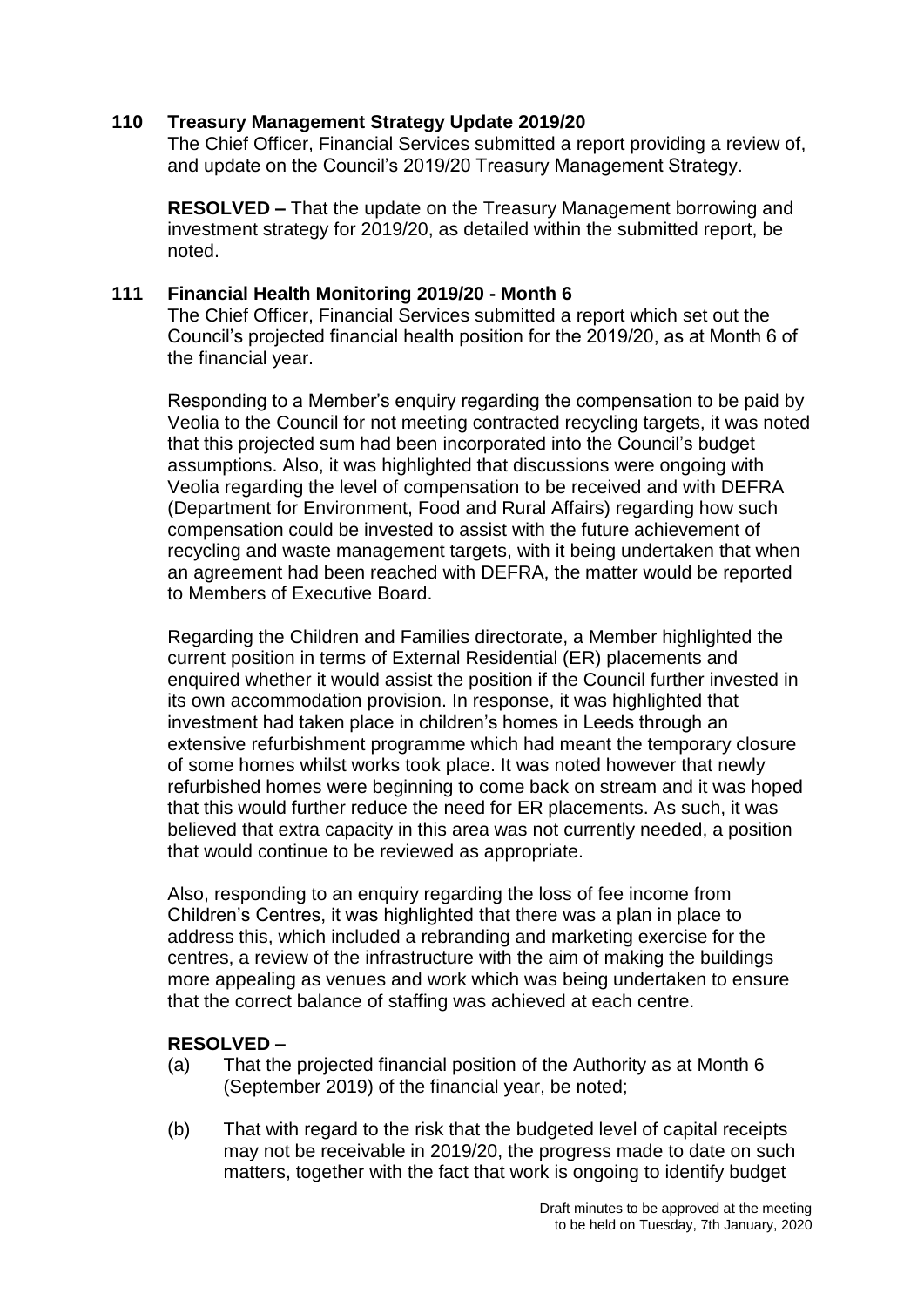savings proposals that will contribute towards the delivery of a balanced budget position in 2019/20, be noted.

## **112 Disposal of land located on Seacroft Crescent, Killingbeck and Seacroft, for Extra Care Housing delivery and final terms of Development Agreement**

Further to Minute No. 131, 19th December 2018, the Director of Adults and Health, the Director of City Development and the Director of Resources and Housing submitted a joint report which sought approval to dispose of a Council owned site on Seacroft Crescent in Killingbeck and Seacroft Ward to facilitate the development of new Extra Care housing provision in support of the Better Lives Programme.

# **RESOLVED –**

- (a) That it be noted that the Director of City Development, in consultation with the Executive Member for Resources, will progress with the disposal of the subject land;
- (b) That approval be granted to enter into the Development Agreement with the consortium;
- (c) That approval be granted for any subsequent amendments to the terms of the disposal being delegated to the Director of City Development for his consideration and approval under the scheme of officer delegation, in consultation with the Executive Member for Resources.

# **CLIMATE CHANGE, TRANSPORT AND SUSTAINABLE DEVELOPMENT**

## **113 City Connect 3 Leeds Package - Segregated Cycleways at Dewsbury Road (Phase 3), Elland Road and Clay Pit Lane**

The Director of City Development submitted a report which sought approval for the design and delivery of a package of 3 schemes to provide segregated cycleways linking to Leeds City Centre. Specifically, the proposed cycleways were to run along Clay Pit Lane, Dewsbury Road and Elland Road. The schemes form part of the Combined Authority's 'City Connect 3' package of improvement to cycle infrastructure in West Yorkshire.

In noting that the proposals within the submitted report were to be fully funded by the West Yorkshire Combined Authority's (WYCA) City Connect programme, a Member sought an update on the current position regarding the outstanding WYCA funding in respect of phase 1 of the scheme, and given that outstanding sum, a further enquiry was made as to whether guarantees could be provided that the proposals in respect of phase 3 would be fully funded by the Combined Authority. The Member also requested to see a copy of WYCA's letter to the Council in 2016 regarding the Combined Authority's commitment in respect of funding phase 1 of the project.

In response, the Board noted that this proposed scheme would be governed by a funding agreement which phase 1 was not, and would include appropriate contingency provision. It was also noted that this scheme had the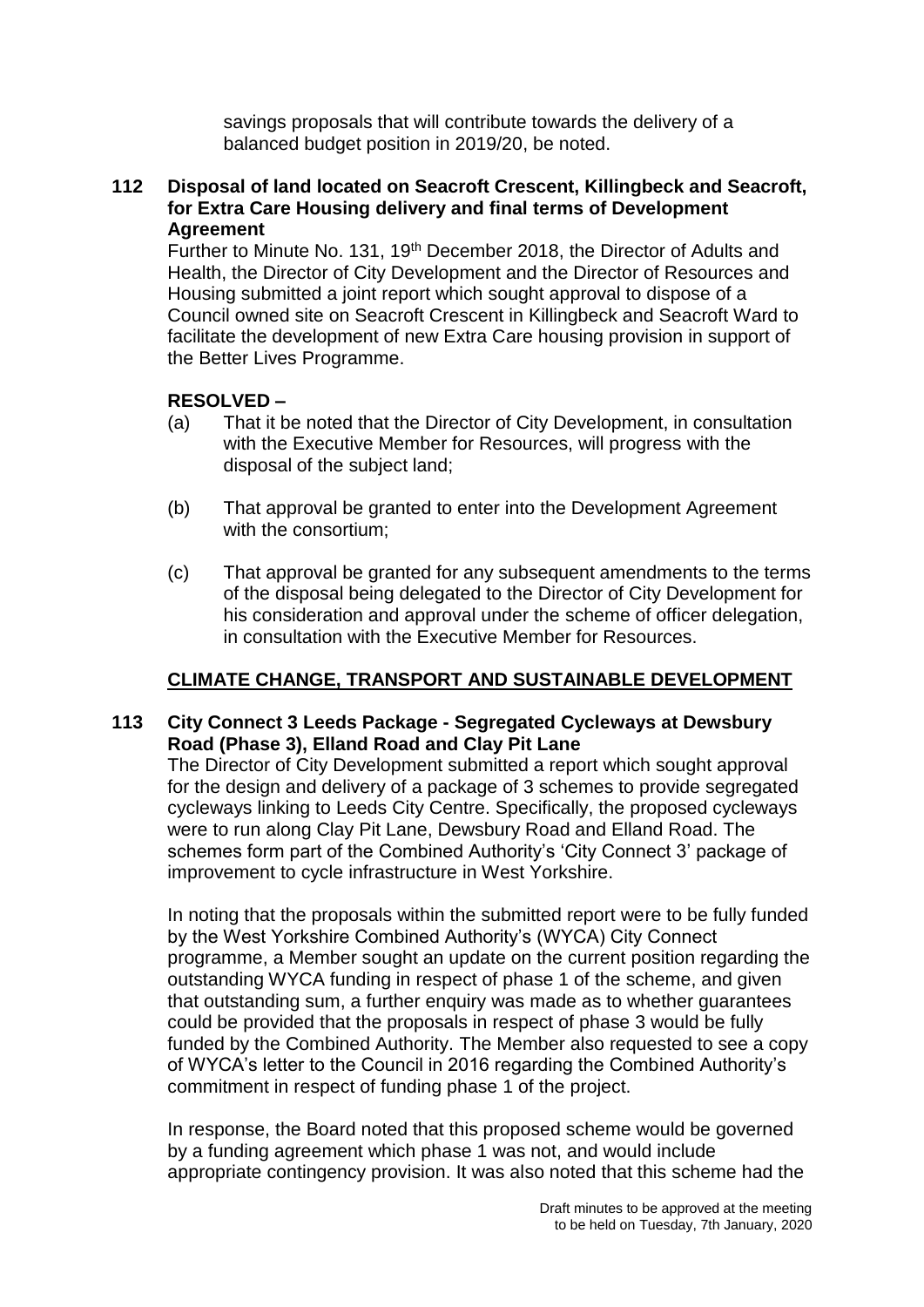advantage of the experience gained from the delivery of earlier phases. With regard to the commitment that WYCA had provided regarding the funding of phase 1, it was noted that the Director of City Development was scheduled to meet with the Combined Authority tomorrow with a view to raising the issue of the outstanding sum. The Director undertook to update Board Members as appropriate.

## **RESOLVED –**

- (a) That the success to date of the City Connect programme within Leeds, be noted;
- (b) That the proposed Phase 3 projects which will provide segregated cycleways on Dewsbury Road, Elland Road and Clay Pit Lane, as detailed within the submitted report, be approved; and that the submission of the projects to the West Yorkshire Combined Authority as part of a full business case for the purposes of final approval, be approved;
- (c) That the authority to incur expenditure of £6.14m to design and construct the cycleways, to be fully funded from the West Yorkshire Combined Authority's City Connect programme, be approved;
- (d) That the following be noted:- (i) The construction of the scheme is programmed to commence in the Spring of 2020 for completion by Spring 2021; and (ii) The Chief Officer (Highways and Transportation) will be responsible for the implementation of such matters.

(Under the provisions of Council Procedure Rule 16.5, Councillor A Carter required it to be recorded that he abstained from voting on the decisions referred to within this minute)

# **COMMUNITIES**

## **114 The Leeds Pledge to Strengthen Civil Society**

The Director of Communities and Environment submitted a report which presented for the purposes of endorsement the 'Leeds Pledge to Strengthen Civil Society' which was the result of a cross sector co-production exercise, initiated and led by Leeds Third Sector Partnership.

By way of introduction to the submitted report, the Executive Member for Communities paid tribute to Pat Fairfax, Policy and Performance Manager – Third Sector, for the longstanding work she had undertaken with the Leeds Third Sector Partnership and the wider support which she had provided across the sector, as Pat was due to retire from the Council in the near future.

In addition, Chris Hollins, Chair of Third Sector Leeds and Deputy Chair of the Leeds Third Sector Partnership, was welcomed to the meeting, and he provided an overview of the collaborative work which had been undertaken across a range of partners throughout the development of the Pledge.